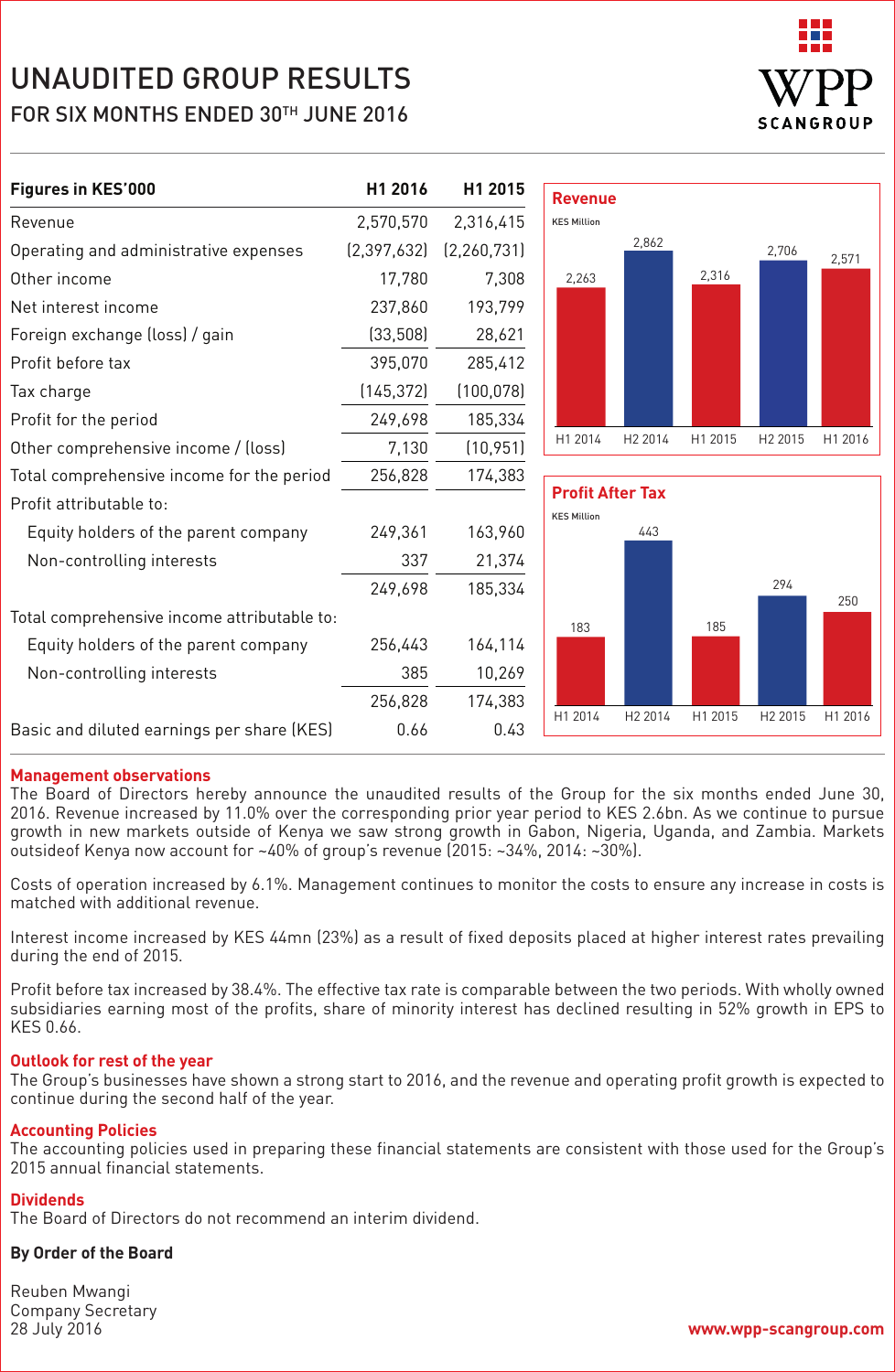

## **Unaudited Consolidated Statement of Profit or Loss and other comprehensive Income for six month ended 30 June 2016**

| All figures in KES'000                                                                                                                                | H1 2016                                      | H1 2015                                   |
|-------------------------------------------------------------------------------------------------------------------------------------------------------|----------------------------------------------|-------------------------------------------|
| <b>Billings</b><br>Direct costs                                                                                                                       | 8,075,906<br>(5,505,336)                     | 7,374,849<br>(5,058,434)                  |
| Revenue                                                                                                                                               | 2,570,570                                    | 2,316,415                                 |
| Net interest income<br>Other income<br>Operating and administrative expenses<br>Foreign exchange gain / (loss)                                        | 237,860<br>17,780<br>(2,397,632)<br>(33,508) | 193,799<br>7,308<br>(2,260,731)<br>28,621 |
| Profit before tax                                                                                                                                     | 395,070                                      | 285,412                                   |
| Tax charge                                                                                                                                            | (145,372)                                    | (100,078)                                 |
| Profit for the year                                                                                                                                   | 249,698                                      | 185,334                                   |
| Other comprehensive income:<br>Items that may be reclassified subsequently to profit or loss<br>Exchange difference on translating foreign operations | 7,130                                        | (10, 951)                                 |
| Total comprehensive income for the year                                                                                                               | 256,828                                      | 174,383                                   |
| Profit attributable to:<br>Equity holders of the parent company<br>Non-controlling interests                                                          | 249,361<br>337<br>249,698                    | 163,960<br>21,374<br>185,334              |
| Total comprehensive income attributable to:<br>Equity holders of the parent company<br>Non-controlling interests                                      | 256,443<br>385<br>256,828                    | 164,114<br>10,269<br>174,383              |
| Basic and diluted earnings per share (KES)                                                                                                            | 0.66                                         | 0.43                                      |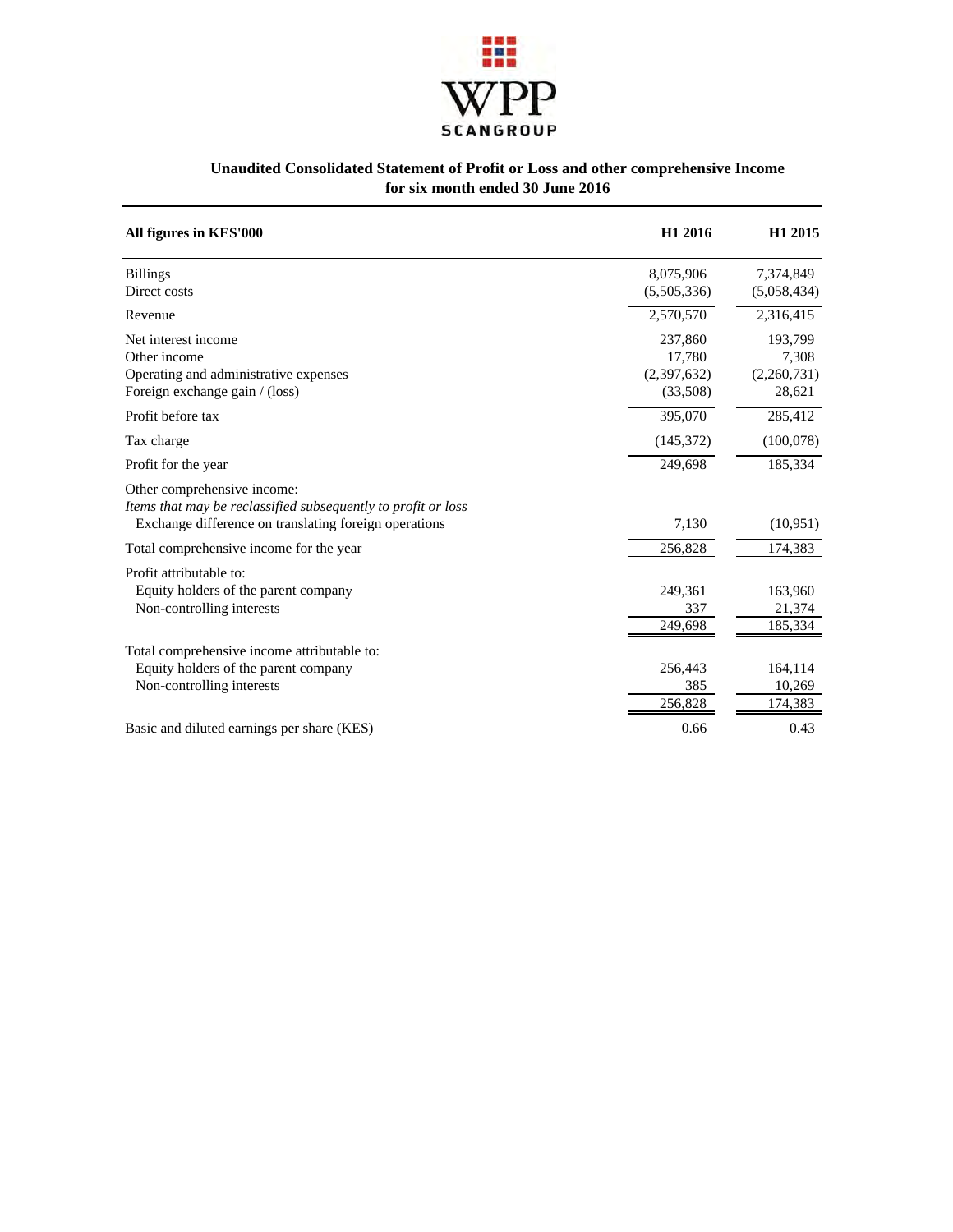

# **Unaudited Consolidated Statement of Financial Position as at 30 June 2016**

| All figures in Sh'000                                       | 30 June<br>2016 | 31 December<br>2015 |
|-------------------------------------------------------------|-----------------|---------------------|
| <b>ASSETS</b>                                               |                 |                     |
| Non-current assets                                          |                 |                     |
| Equipment                                                   | 470,726         | 492,429             |
| Investment in associates and other equity investments       | 3,752           | 3,603               |
| Deferred tax asset                                          | 325,519         | 223,308             |
| Goodwill                                                    | 1,612,235       | 1,612,235           |
|                                                             | 2,412,232       | 2,331,575           |
| <b>Current assets</b>                                       |                 |                     |
| Trade and other receivables                                 | 7,245,818       | 5,469,701           |
| Receivable from related parties                             | 73,736          | 80,253              |
| Work-in-progress                                            | 11,735          | 15,283              |
| Tax recoverable                                             | 458,376         | 410,376             |
| Cash, bank balances and deposits                            | 3,838,450       | 4,161,291           |
|                                                             | 11,628,115      | 10,136,904          |
| Total assets                                                | 14,040,347      | 12,468,479          |
| <b>EQUITY AND LIABILITIES</b>                               |                 |                     |
| <b>Capital and reserves</b>                                 |                 |                     |
| Share capital                                               | 378,865         | 378,865             |
| Share premium account                                       | 8,281,817       | 8,281,817           |
| Revenue reserve                                             | 146,526         | 86,598              |
| <b>Translation reserve</b>                                  | (295, 783)      | (302, 865)          |
| Equity attributable to share holders of the holding company | 8,511,425       | 8,444,415           |
| Non-controlling interests                                   | 160,230         | 159,845             |
| Total equity                                                | 8,671,655       | 8,604,260           |
| <b>Non-current liabilities</b>                              |                 |                     |
| Deferred tax liability                                      | 6,454           | 9,356               |
| Loan payable to a related parties                           | 176,400         | 176,400             |
|                                                             | 182,854         | 185,756             |
| <b>Current liabilities</b>                                  |                 |                     |
| Trade and other payables                                    | 4,859,039       | 3,559,384           |
| Tax payable                                                 | 98,064          | 77,597              |
| Payable to related parties                                  | 93,780          | 29,411              |
| Dividends payable                                           | 134,955         | 12,071              |
|                                                             | 5,185,838       | 3,678,463           |
| Total equity and liabilities                                | 14,040,347      | 12,468,479          |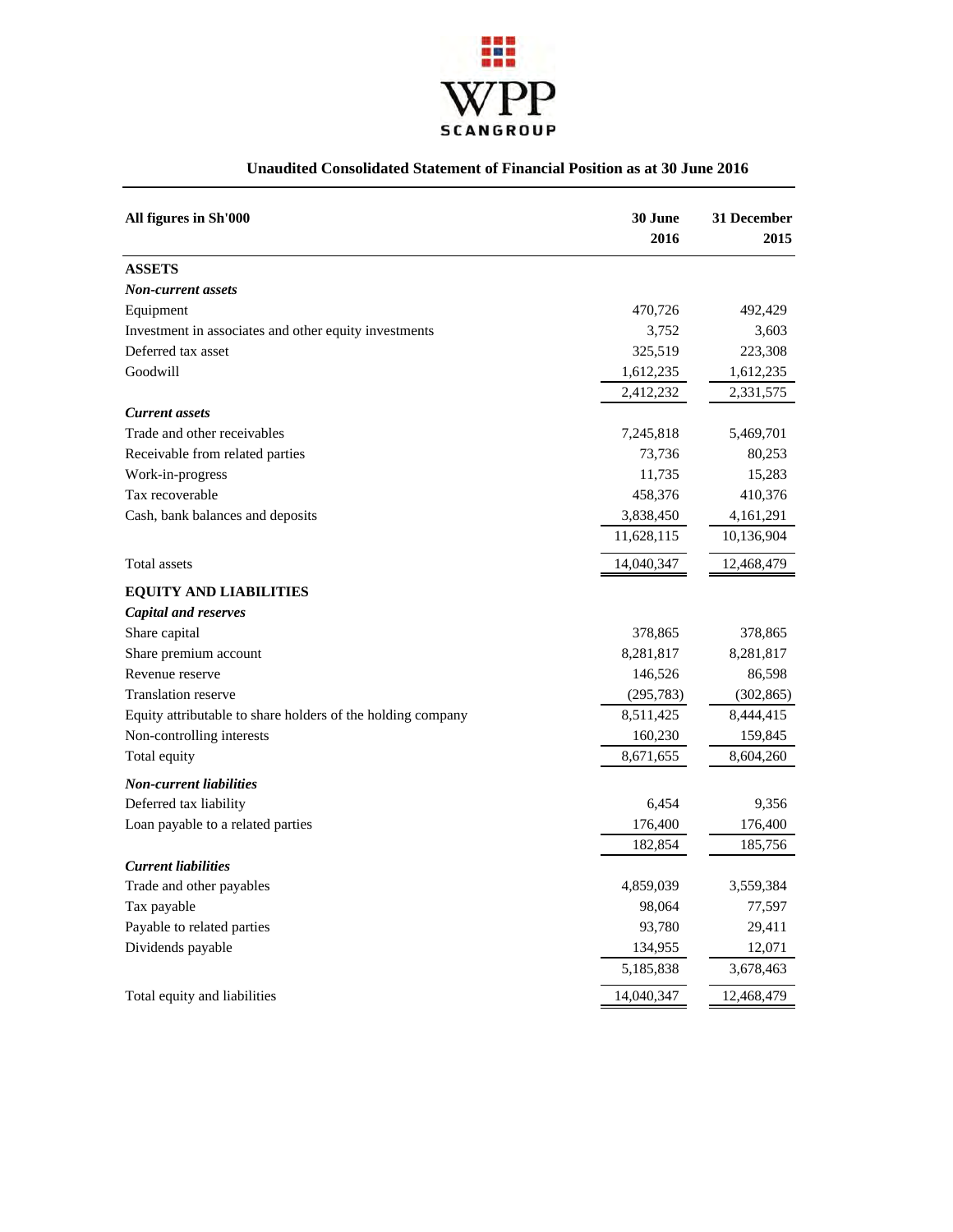

## **Unaudited Consolidated Statement of Changes in Equity for six month ended 30 June 2016**

| All amounts in KES'000     | <b>Share</b><br>capital  | <b>Share</b><br>premium  | Revenue<br>reserve/<br>(deficit) | <b>Translation</b><br>deficit | <b>Attributable</b><br>to share<br>holders of<br>the holding<br>company | Non-<br>controlling<br>interests | <b>Total</b> |
|----------------------------|--------------------------|--------------------------|----------------------------------|-------------------------------|-------------------------------------------------------------------------|----------------------------------|--------------|
| At 1 January 2015          | 378,865                  | 8,281,817                | (147, 545)                       | (108, 016)                    | 8,405,121                                                               | 137,510                          | 8,542,631    |
| Profit for the year        |                          | $\overline{\phantom{a}}$ | 423,576                          |                               | 423,576                                                                 | 55,096                           | 478,672      |
| Other comprehensive income |                          |                          |                                  | (194, 849)                    | (194, 849)                                                              | (8,519)                          | (203, 368)   |
| Dividend declared - 2014   |                          |                          | (189, 433)                       |                               | (189, 433)                                                              | (24, 242)                        | (213, 675)   |
| At 31 December 2015        | 378,865                  | 8,281,817                | 86,598                           | (302, 865)                    | 8,444,415                                                               | 159,845                          | 8,604,260    |
| At 1 January 2016          | 378,865                  | 8,281,817                | 86,598                           | (302, 865)                    | 8,444,415                                                               | 159,845                          | 8,604,260    |
| Profit for the period      | $\overline{\phantom{a}}$ | $\overline{\phantom{a}}$ | 249,361                          |                               | 249,361                                                                 | 337                              | 249,698      |
| Other comprehensive income |                          | $\overline{\phantom{a}}$ |                                  | 7,082                         | 7,082                                                                   | 48                               | 7,130        |
| Dividend declared - 2015   |                          |                          | (189, 433)                       |                               | (189, 433)                                                              |                                  | (189, 433)   |
| <b>At 30 June 2016</b>     | 378,865                  | 8,281,817                | 146,526                          | (295, 783)                    | 8,511,425                                                               | 160,230                          | 8,671,655    |